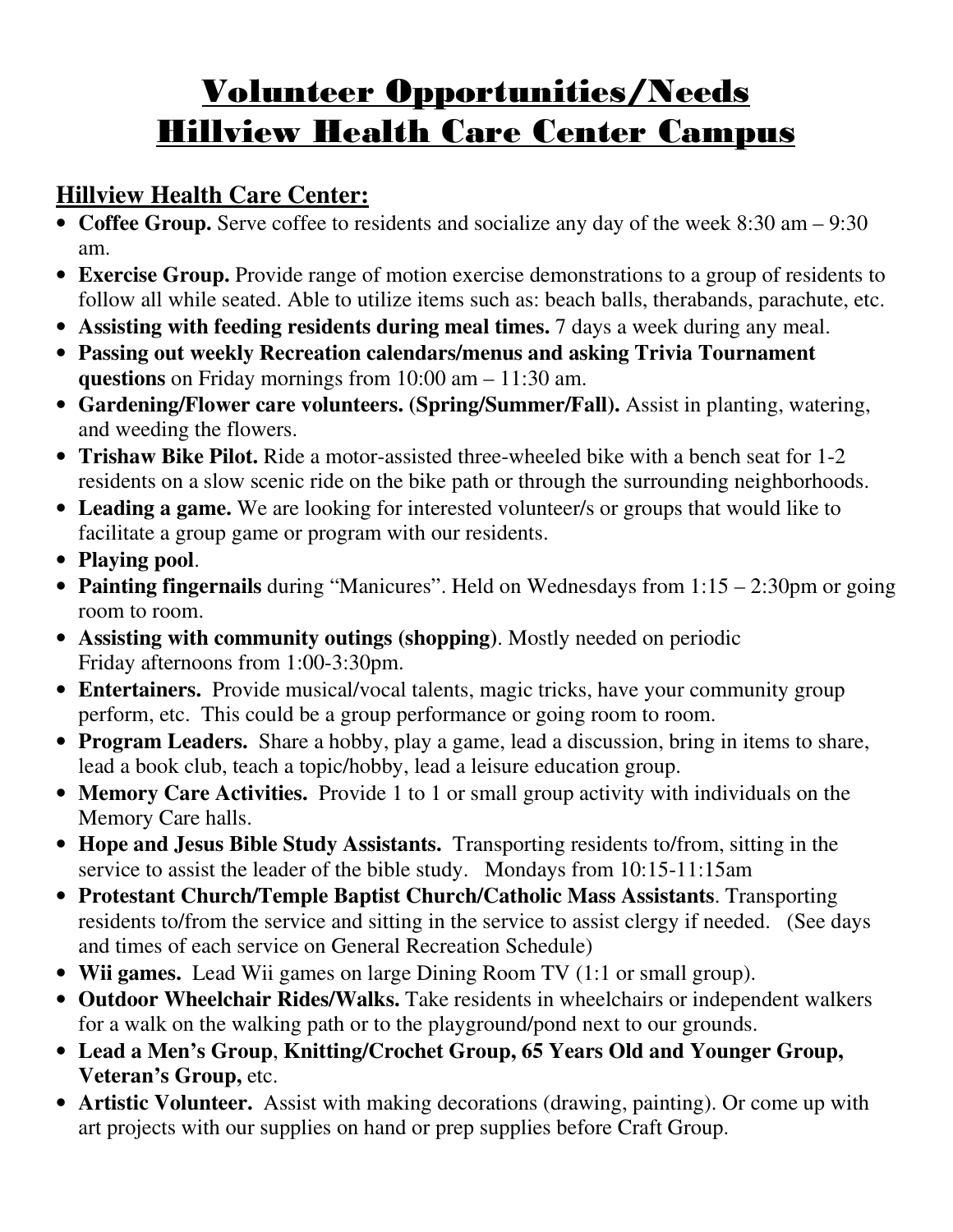- **iPAD Programming.** Visit 1:1 with residents working with them on how to use the iPAD, to use a variety of pre-downloaded apps, etc.
- **Cribbage/Card player volunteers.** Play cribbage or a card game with one or a few of our residents.
- **Spring & Fall Courtyard Clean-**up. Assist with courtyard clean-up (washing windows, raking leaves, getting flower beds ready to plant, etc.) This could be done individually or as a group.
- **Room Visits**. Chatting and reminiscing, playing checkers/cards/table game, painting fingernails, writing letters for family members, reading mail/magazines/books, putting together a jigsaw puzzle, etc.
- **Auxiliary Member**. Fundraise to benefit residents of Hillview and provide musical entertainment, flowers in the courtyard, sponsoring monthly BINGOs, baking Holiday cookies, etc. The Auxiliary meets monthly.

## **Carroll Heights Apartment Complex (Hillview's Independent Apartments)**

- **Facilitate a group.** Independently set up programs for tenants
- **Courtyard clean up**; weeding/splitting/planting/pruning (seasonal)
- **Outdoor games**; round up participants and lead them in a number of choice outdoor games. (seasonal)

## **Hillview Terrace Assisted Living (Hillview's Assisted Living)**

- **Theme Party Programmer.** Plan, organize, and assist with a **theme event**, or activity in coordination with the Hillview Terrace Manager.
- **Facilitate a group bingo game**.
- **Spring & Fall Courtyard Clean-**up. Assist with courtyard clean-up (washing windows, raking leaves, getting flower beds ready to plant, etc.) This could be done individually or as a group.
- **Visiting 1:1**. Visit with the tenants. Flexible
- **Lead a Men's Group**. Date and times are flexible.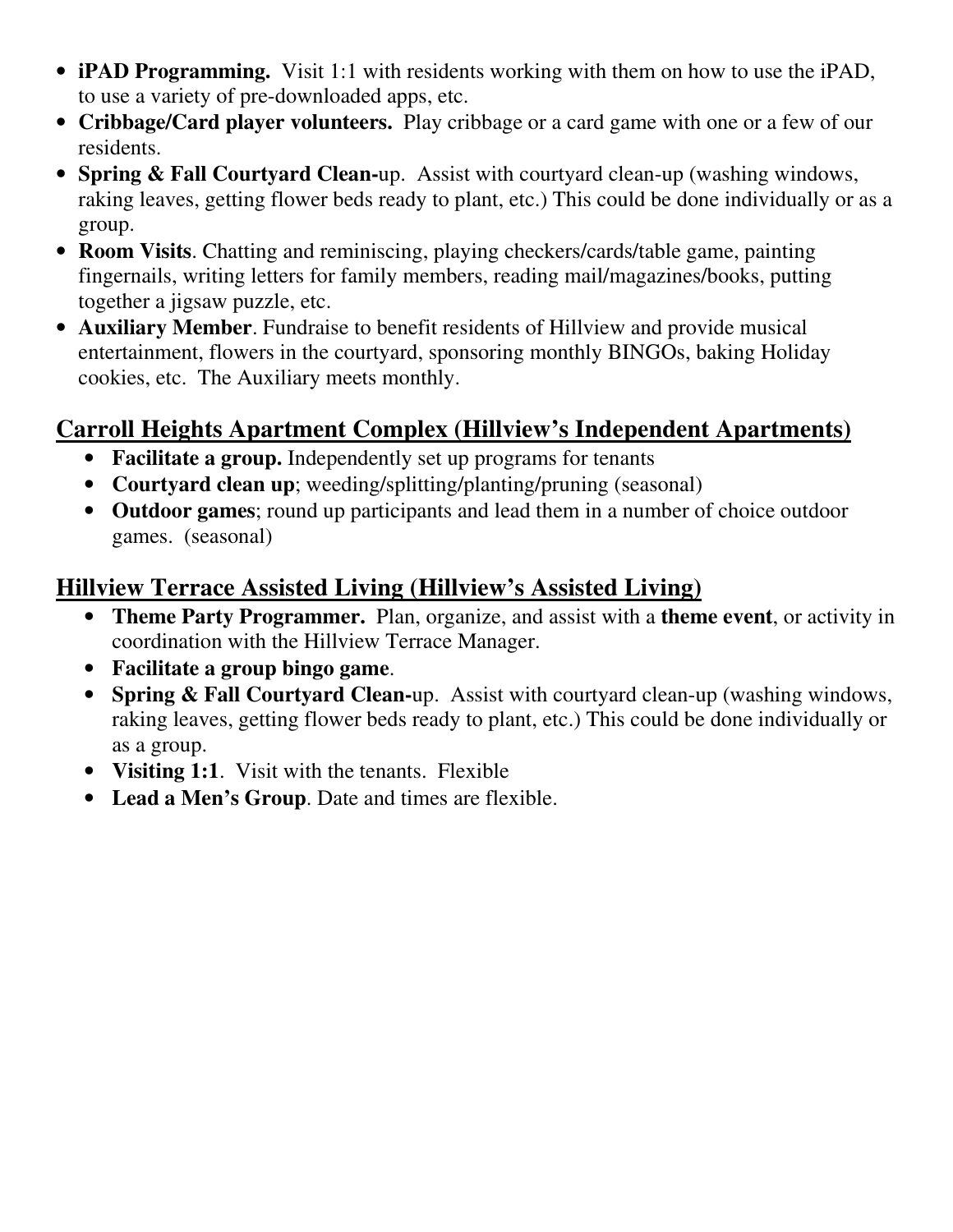## *General Recreation Schedule*

*Hillview Health Care Center*  **\*\***These are typical days and times in which scheduled activities are held\*\* *Green means volunteers assist with staff Yellow means volunteers are independent* 

#### **MONDAY**

8:30 – 9:30am COFFEE GROUP (dining room) **(VOLUNTEER)** 9:30-10:15am EXERCISE (dining room) **(VOLUNTEER)**  10:15-11:15a.m. HOPE AND JESUS BIBLE STUDY **(VOLUNTEER)**  11:30-1:00p.m. LUNCH –passing lunch trays or assist w/eating **(VOLUNTEER)** 1:45-3:15p.m. SOCIAL HOUR (dining room) **(VOLUNTEER)** 3:15-4:30p.m. OPEN ACTIVITY TIME **(VOLUNTEER)** 4:45-6:00 pm SUPPER – passing supper trays or assist w/eating **(VOLUNTEER)** 6:00-7:45 pm. OPEN ACTIVITY TIME **(VOLUNTEER)**

#### **TUESDAY**

8:30 – 9:30am COFFEE GROUP (dining room) **(VOLUNTEER)** 9:30-11:30am OPEN ACTIVITY TIME **(VOLUNTEER)** 10:30 a.m. BOOKCART 11:30-1:00p.m. LUNCH –passing lunch trays or assist w/eating **(VOLUNTEER)** 1:30-2:45p.m. PROTESTANT (chapel)(2nd-communion; 4th-memorial) **(VOLUNTEER)** 1:30 – 4:30 p.m. OPEN ACTIVITY TIME **(VOLUNTEER)** 2:30-3:30p.m. POKER (1000 DAY ROOM) 4:45-6:00 pm SUPPER – passing supper trays or assist w/eating **(VOLUNTEER)** 6:00-7:45 pm. OPEN ACTIVITY TIME **(VOLUNTEER)**

#### **WEDNESDAY**

### **THURSDAY**

8:30 – 9:30am COFFEE GROUP (dining room) **(VOLUNTEER)** 9:30-11:30am OPEN ACTIVITY TIME **(VOLUNTEER)** 11:30-1:00p.m. LUNCH –passing lunch trays or assist w/eating **(VOLUNTEER)** 1:30-3:00p.m. CATHOLIC MASS (dining room) ROSARY (to follow in chapel)**(VOL.)**

8:30 – 9:30am COFFEE GROUP (dining room) **(VOLUNTEER)** 9:30-10:15am EXERCISE (dining room) **(VOLUNTEER)**  11:30-1:00p.m. LUNCH –passing lunch trays or assist w/eating **(VOLUNTEER)** 1:15-2:30p.m. MANICURES (300 & 800 LOUNGES) **(VOLUNTEER)** 1:30-2:30p.m. ICE CREAM (recreation room) \*manicures and ice cream alternate Wed. 1:15-2:00p.m. STATE ROAD KIDS VISITS (1X MONTHLY) 1:30-2:30p.m. TEMPLE BAPTIST SERVICE (chapel) 1:30-4:30p.m. OPEN ACTIVITY TIME **(VOLUNTEER)**  3:00-4:00 p.m. CRAFTS **(VOLUNTEER)**  4:45-6:00 pm SUPPER – passing supper trays or assist w/eating **(VOLUNTEER)** 6:00-7:45 pm. OPEN ACTIVITY TIME **(VOLUNTEER)**